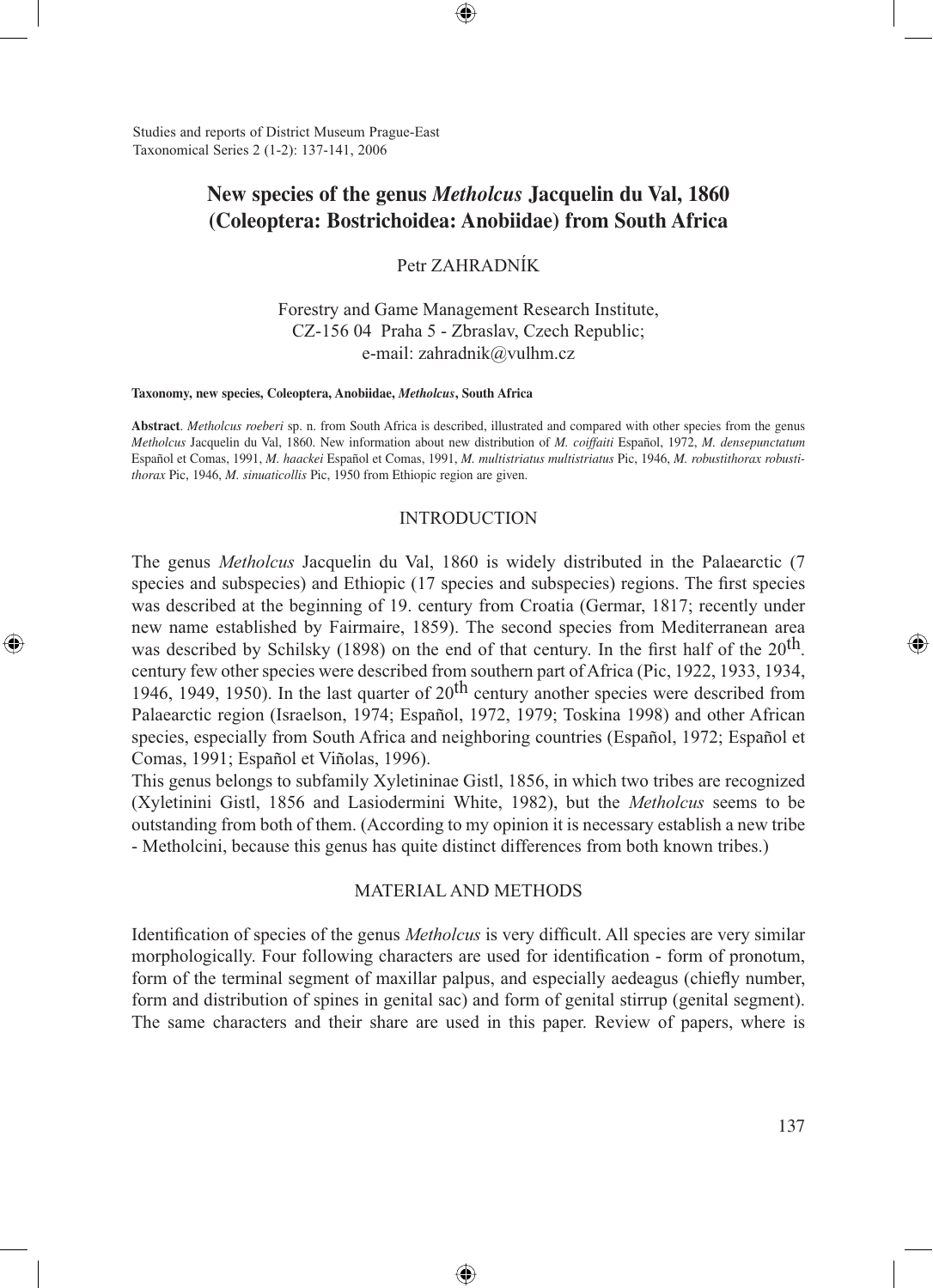possible to find pictures of aedeagus (or genital sac), genital stirrup (genital segment) and the terminal segment maxillar palpa is given (see table 1). Two species - *M. dilatatithorx* Pic, 1933 and *M. granulatus* (Pic, 1922) were never illustrated as well as three other non-nominal subspecies - *M. gracilipes substriatus* Israelson, 1974, *M. multistriatus seydeli* Pic, 1950 and *M. robustithorax diversicolor* Pic, 1949. Review of all species with their distribution is also given; new records from different countries are marked by asterisk.

◈

### LIST OF SPECIES OF THE GENUS *METHOLCUS* JACQUELIN DU VAL, 1860

⊕

Type species *Ptilinus cylindricus* Germar, 1817

*africanus* Español et Comas, 1991: 29 South Africa *arabicus* Español, 1979: 254 Saudi Arabia *arcuaticollis* Pic, 1934: 15 Congo, Kenya *buettikeri* Toskina, 1998: 55 Saudi Arabia *coiffaiti* Español, 1972: 66 Gaboon, \*South Africa *densepunctatus* Español et Comas, 1991: 29 \*Zimbabwe, South Africa *dilatatithorax* Pic, 1933: 686 South Africa *gracilicornis* Español, 1972: 68 Morroco *gracilipes gracilipes* Israelson, 1974: 81 Canary Isl. (Gran Canaria) *gracilipes substriatus* Israelson, 1974: 84 Canary Isl. (Fuerteventura) *granulatus* Pic, 1922: 6 (*Ptilinus*) South Africa granulithorax Español et Comas, 1991: 32 South Africa *haackei* Español et Comas, 1991: 29 Namibia, \*South Africa *kochi* Español, 1972: 72 South Africa *morenoi* Español et Viñolas, 1996: 86 Kenya *multistriatus multistriatus* Pic, 1946: 2 Cameroon, Ivory Coast, Gaboon,

*multistriatus seydeli* Pic, 1950: 357 Zaire *phoenicis* Fairmaire, 1859: 53 (*Trypopitys*) Austria, Bulgaria, Croatia, France, *abyssinicus* Pic, 1903h: 81 Greece, Italy, Malta, Russia, Spain, *cylindricus* Germar, 1817: 202 (*Ptilinus*) Switzerland, Yugoslavia; Algeria, *longipennis* Chevrolat, 1860: 75 (*Xyletinus*) Egypt, Tunisia; Cyprus, Israel, *madoni* Pic, 1930b: 13 Lebanon, Syria, Turkey; Ethiopia, *raymondi* Mulsant et Godart, 1859: 177 (*Trypopitys*) Somalia *robustithorax diversicolor* Pic, 1949: 88 Kenya *robustithorax robutithorax* Pic, 1946: 3 Kenya, \*South Africa, \*Zimbabwe *rotundicollis* Schilsky, 1898: 72 Greece; Egypt; Israel, Lebanon, *subseriatus* J. R. Sahlberg, 1913b: 156 Syria, Turkey *rusumensis* Español et Viñolas, 1996: 88 Rwanda *sinuaticollis* Pic, 1950: 357 \*Botswana, \*Malawi, Zaire,

*wagneri* Español et Viñolas, 1996: 84 Rwanda

\*Kenya, \*South Africa, \*Zimbabwe \*Zimbabwe

⊕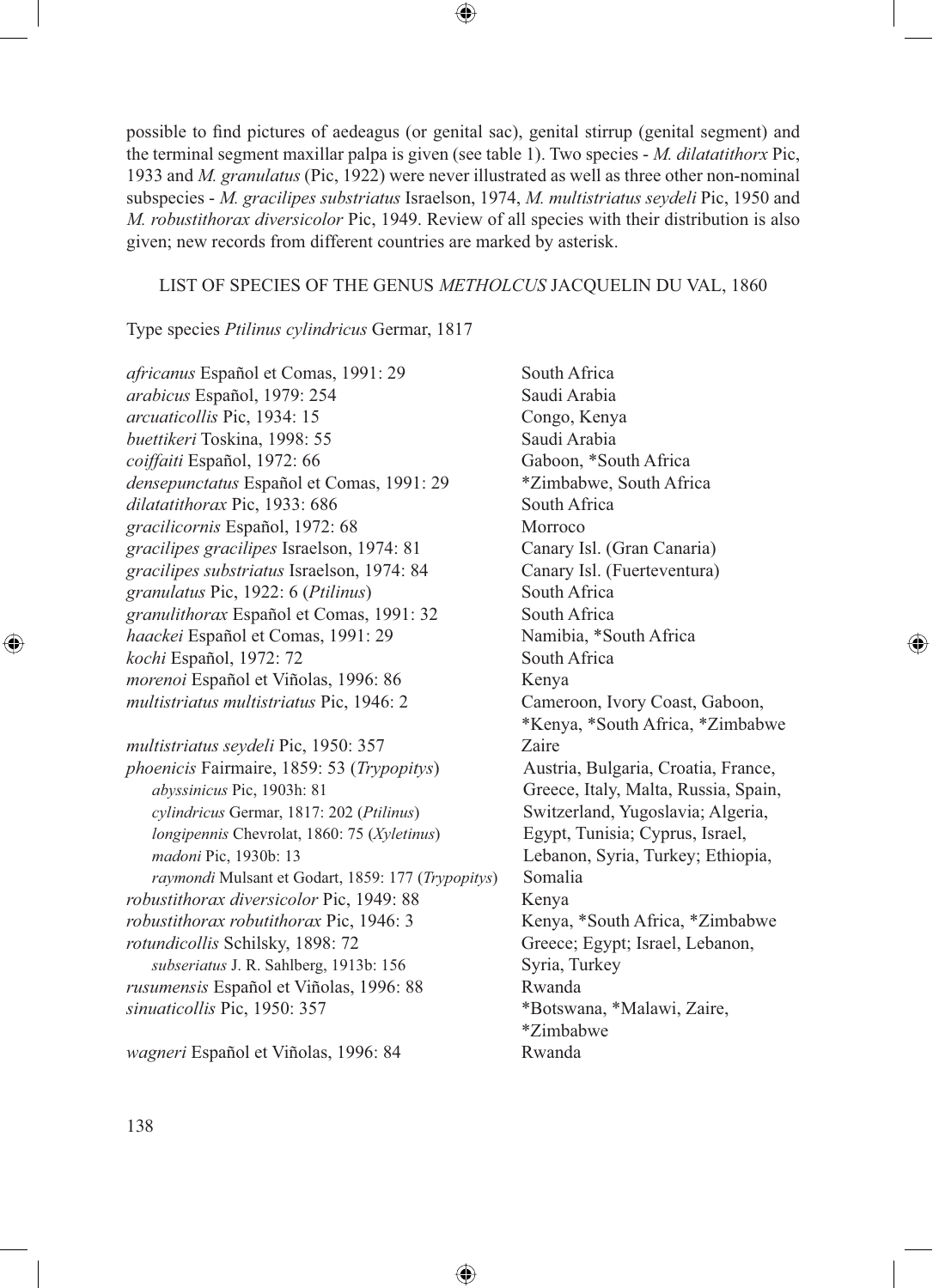Español (1967, 1968a, 1968b) quoted one other species "*robustus* Pic", but I cannot find any information about this species. It could be a mistake or nomen nudum.

 $\bigoplus$ 

| <b>Species</b>              | Aedeagus or internal sac | <b>Genital stirrup</b>  | <b>Terminal palpal segment</b> |
|-----------------------------|--------------------------|-------------------------|--------------------------------|
| africanus                   | Español & Comas, 1991    | Español & Comas, 1991   | Español & Comas, 1991          |
| arabicus                    | Español, 1979            | Español, 1979           | Español, 1979                  |
| arcuaticollis               | Español, 1972            | Español, 1972           | Español, 1972                  |
| buettikeri                  | Toskina, 1998            | Toskina, 1998           | Toskina, 1998                  |
| coiffaiti                   | Español, 1972            | Español, 1972           | Español, 1972                  |
| densepunctatus              | Español & Comas, 1991    | Español & Comas, 1991   | Español & Comas, 1991          |
| dilatatithorax              | <b>XXX</b>               | <b>XXX</b>              | <b>XXX</b>                     |
| gracillicornis              | Español, 1972            | Xxx                     | Español, 1972                  |
| gracilipes gracilipes       | Israelson, 1974          | Israelson, 1974         | Israelson, 1974                |
| gracilipes substriatus      | XXX                      | <b>XXX</b>              | XXX                            |
| granulatus                  | XXX                      | <b>XXX</b>              | XXX                            |
| granulithorax               | Español & Comas, 1991    | <b>XXX</b>              | Español & Comas, 1991          |
| haackei                     | Español & Comas, 1991    | Español & Comas, 1991   | Español & Comas, 1991          |
| kochi                       | Español, 1972            | Español, 1972           | <b>XXX</b>                     |
| morenoi                     | Español & Viñolas, 1996  | <b>XXX</b>              | Español & Viñolas, 1996        |
| multistriatus multistriatus | Español, 1972            | Español, 1972           | Español, 1972                  |
| multistriatus seydeli       | <b>XXX</b>               | XXX                     | <b>XXX</b>                     |
| phoenicis                   | Español, 1972            | Español, 1972           | Español, 1972                  |
| robustithorax diversicolor  | <b>XXX</b>               | <b>XXX</b>              | <b>XXX</b>                     |
| robustithorax robustithorax | Español & Viñolas, 1996  | Español, 1972           | Español, 1972                  |
| rotundicollis               | Español, 1972            | Español, 1972           | Español, 1972                  |
| rusumensis                  | Español & Viñolas, 1996  | Español & Viñolas, 1996 | Español & Viñolas, 1996        |
| sinuaticollis               | Español, 1972            | Español, 1972           | Español, 1972                  |
| wagneri                     | Español & Viñolas, 1996  | Español & Viñolas, 1996 | Español & Viñolas, 1996        |

 $\bigcirc$ 

Table 1. List of papers where the most important characters for identification are illustrated.

### DESCRIPTION

# *Metholcus roeberi* **sp. n.**

 $(Figs 1 - 3)$ 

**Type material.** Holotype (♂): South Africa, Transvaal, Sun City, 6. xi. 1998, R. Röber lgt., coll. P. Zahradník.

**Description.** Male. Body elongate, cylindrical, 3.8 mm in lenght, 1.2 mm in width, redish brown, including antennae, palpi and legs. Puncturation rather sparse, finer on the head and pronotum, less distinct; coarse on the elytra and with tendency to arrangement in longitudinal rows, especial-

 $\bigoplus$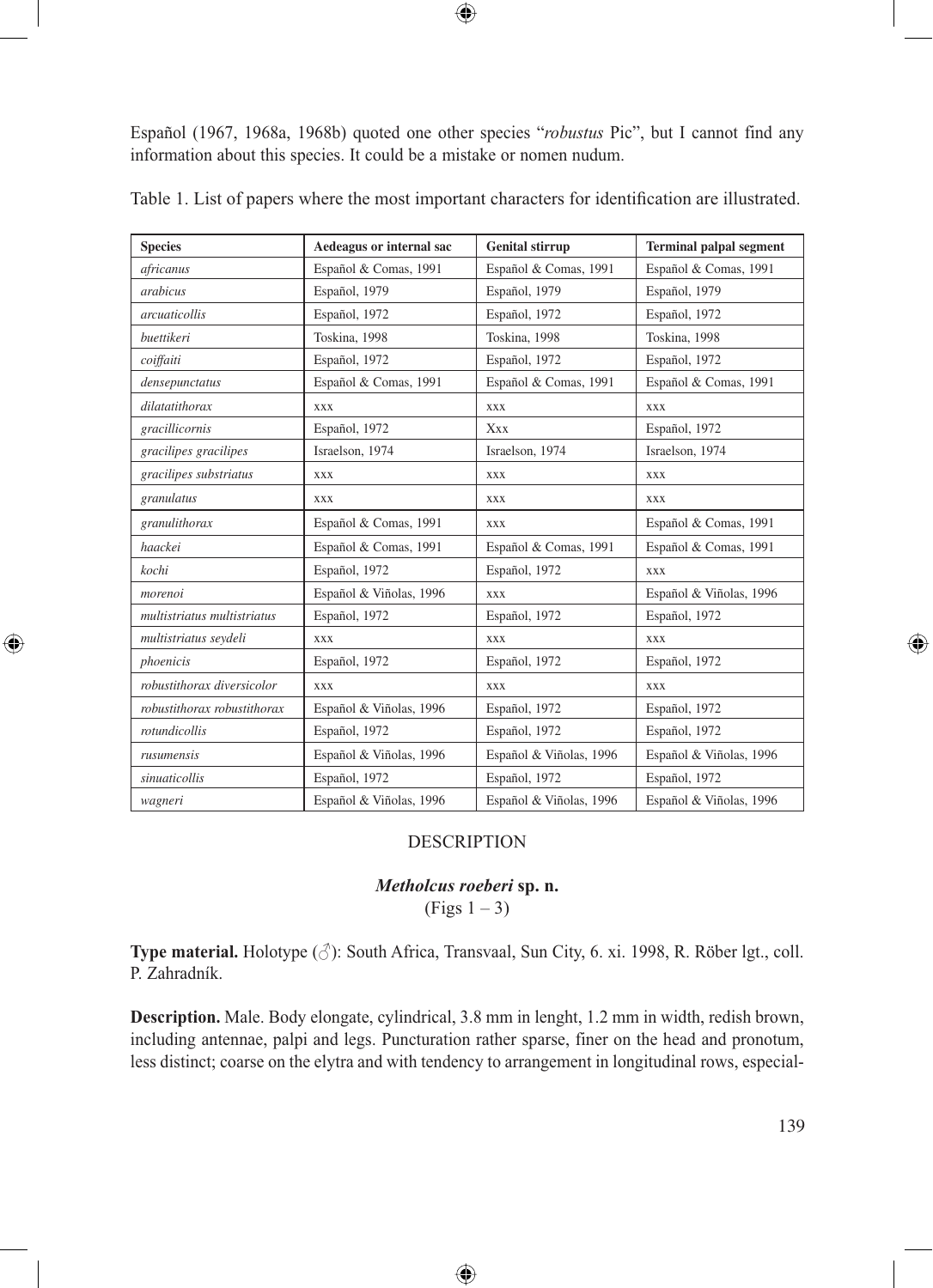ly on the sides of elytra. Pubescence yellowish, dual, of shorter decumbent and longer semierrect hairs, the latter on the elytra tend to be arranged in rows coresponding to those of the punctures.

◈

Head slightly narrower than the pronotum, without any depression or excavation. Eyes moderately large, slightly convex, not outstanding, glabrous, slightly longitudinal (index 1.5 from dorsal view). Eyes separated by 2.5 times of their diameter. Antennae probably with 11 segments (the same as other species in genus *Metholcus*; both antennae are partly damaged - 8 segments only), serrate from third segment. The second and the third segments slightly longer than wide, other present segments are as long as wide. Terminal palpal segment shallowly emarginate (Fig 1).

Pronotum transverse (index 1.7), sides parallel, anterior margin arcuate, base equal. Surface of pronotum slightly shining. Anterior and posterior angles slightly rounded. Scutellum small, triangular, slightly longer as wide.

Elytra parallel-sided, apically rounded meeting each other at appex, twice as long as wide. Surface of elytra punctato-granulate, punctures darker than surface. Distance between punctures equal their diameters.

Legs relatively robust and short. Tarsi shorter than tibia. The first tarsal segment as long as wide, second - fourth as long as wide, and the last slightly longer than wide.

Aedeagus (Fig. 2). Internal sac with 4 smal spines. Genital stirrup (Fig. 3).

Basal margin of the first sternite curved, the second sternite narrower in middle than on sides, third and fourth the same lenght. The most lenght of first - fourth sternites is the same. Female. Unknown.

**Differential diagnosis.** This species is distinctly different from all other species of the genus *Metholcus* by its genital sac, where it has 4 small spines, which are symmetrically distributed and have the same size. Other species have generally more spines of differently size and irregular distribution.

◈





⊕

Figs 1-3. *Metholcus roeberi* sp. n.: 1- terminal segment maxillar palpi; 2- aedeagus; 3- genital stirrup.

140